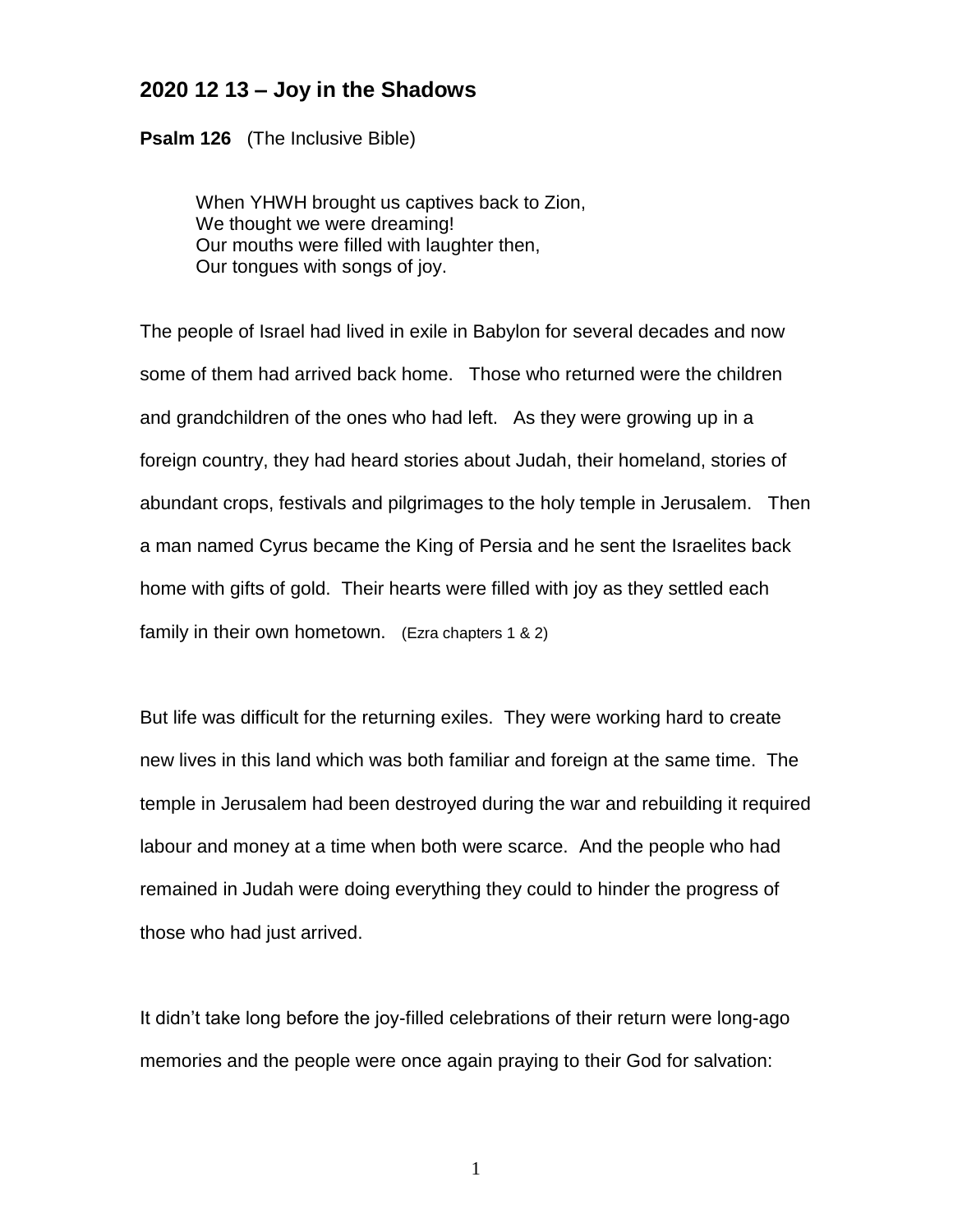Now set our captive hearts free, YHWH! Make them like streams in the driest desert Then those who sow in tears will reap with shouts of joy

In the book of Ezra there's a story about a gathering that took place in Jerusalem two years after the first exiles returned home. The rebuilding of the temple had begun and a new foundation had just been laid. The story says that there were shouts of joy as this important step was completed and at the very same time there were those who wept with a loud voice. The people who were weeping remembered the temple has it had been and they knew that it would never be the same again. (Ezra 3:10-13)

We have all been living in a form of exile during these past nine months and now our deliverance is at hand. We have the promise of a vaccine. I know that my heart leapt with joy yesterday, when they announced that the first doses were on their way across the ocean to Canada. Like the Israelites we have reason to celebrate. We have reason to believe that our lives will be returning to some kind of normal soon.

But, like the Israelites, our return will not be easy and it's not clear what that "new normal" will look like. For now, most of us are facing a quiet Christmas without the usual family celebrations. We have been told that the vaccine will arrive gradually and will be administered over most of the next year. So our need to wear masks, to physical distance, to self-isolate is not going away any time soon. And we wonder what the lasting effects of this pandemic will be.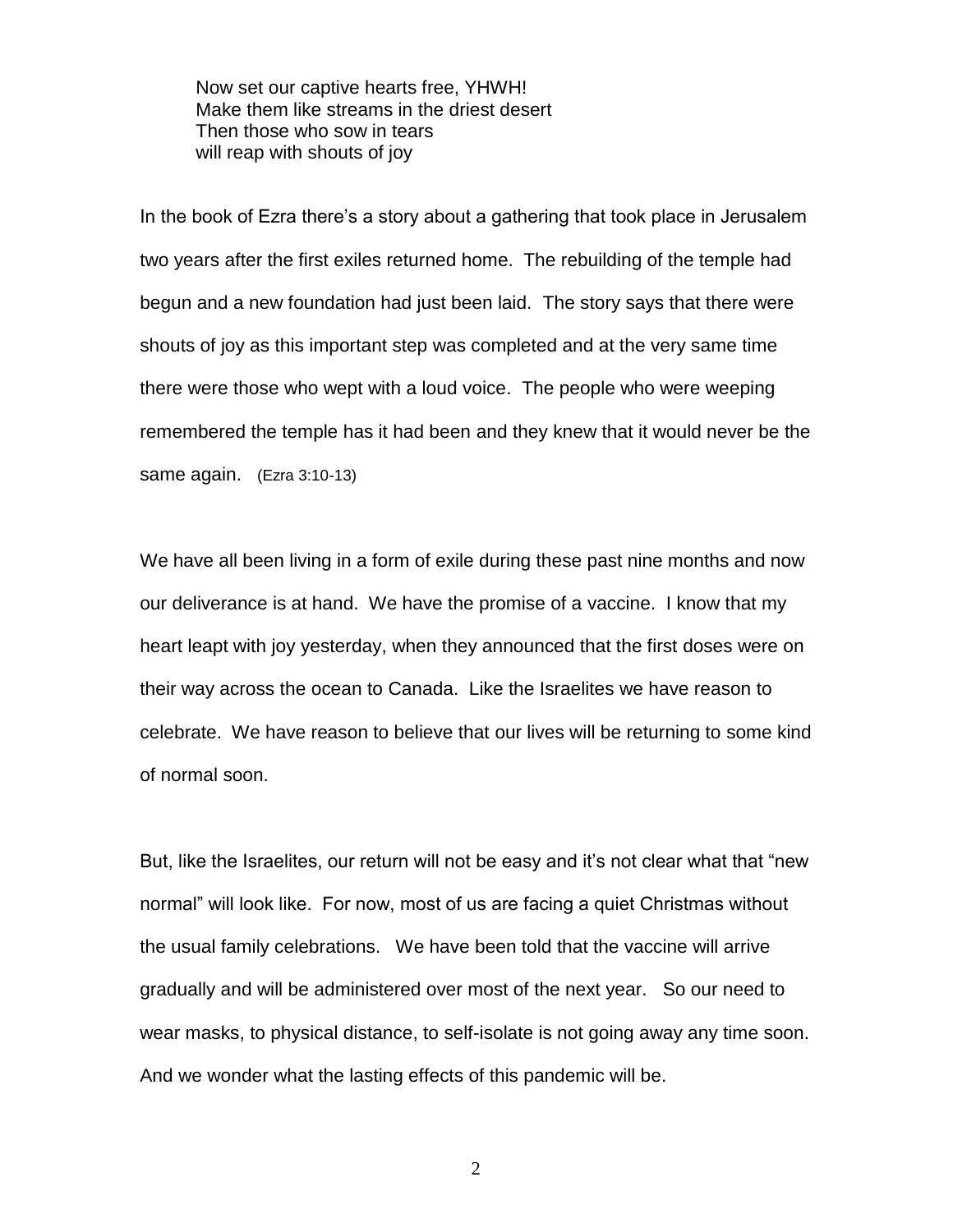So what does joy look like during this gradual, no doubt difficult, return from exile? I think the best way to talk about joy in this time is to share another story. It's called *Joy in the Shadows* and it is from the December issue of the *Broadview*  magazine. The author is Julie McGonegal and, in this story, she recalls her own childhood. She writes:

Christmas was never celebrated with any great fanfare in my house. My dad lost his mother at a young age to addiction and was then sent on a train from Toronto to Timiskaming, Ont., to become an unwanted addition to his aunt's household. So, he's never had much of a sense of family. As the season of lights rolls around each year, he enters his own season of darkness and depression.

In his younger years, his coping mechanism for getting through all the forced joy and conviviality was something from a bottle. Then, as a recovering alcoholic, he learned to numb his sadness with never-ending work.

Julie went on to explain that at Christmas:

Dad was there in the periphery, trying, not very successfully, to keep his dark shadow from looming over us. After coming out for the present opening, he'd retreat back to the bedroom for a mid-afternoon nap, usually with a newspaper in hand…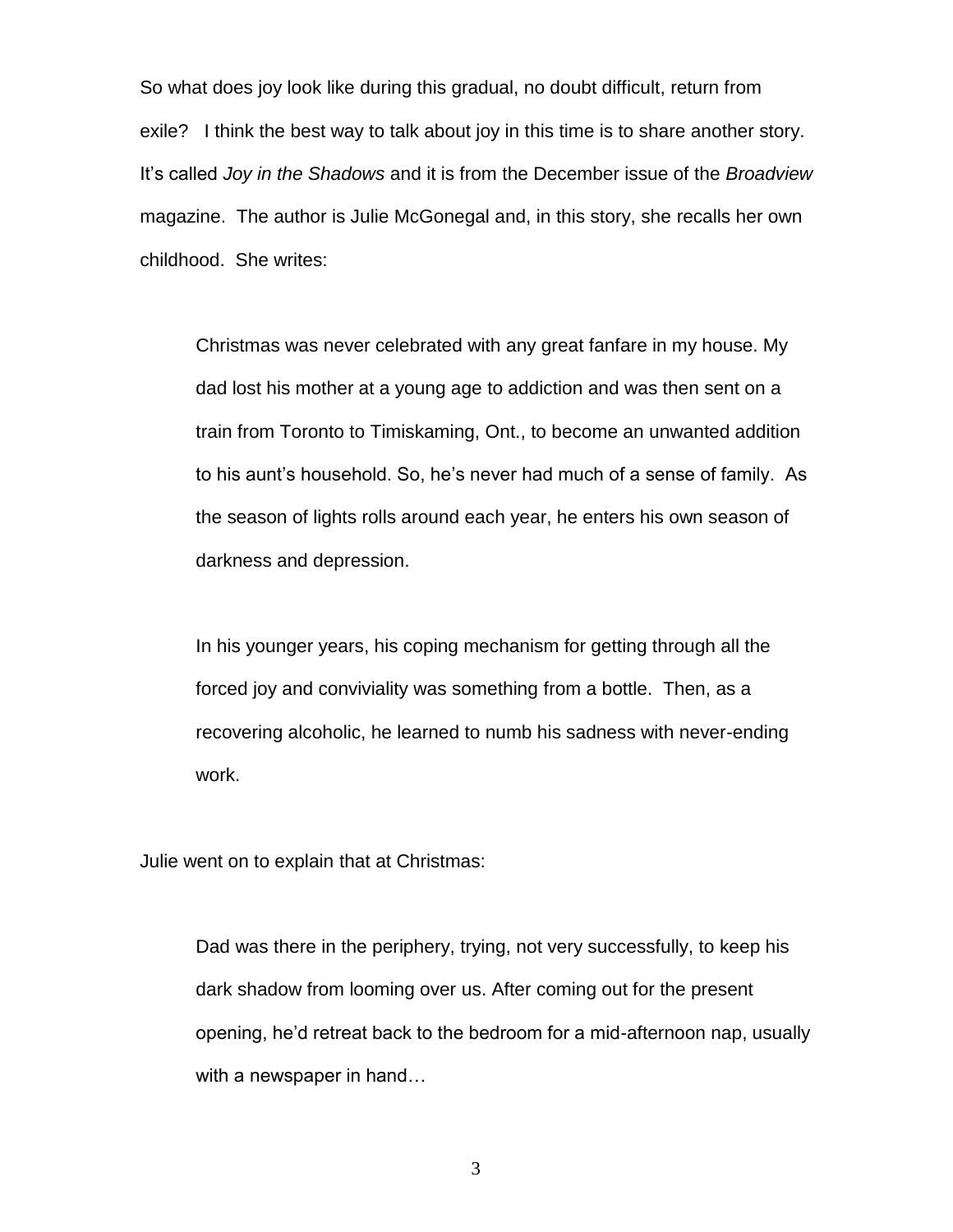But that all changed sometime in my teens. Dad became super involved in Alcoholics Anonymous, sponsoring men whose drinking had destroyed their lives, taking families, jobs, everything. With their kind, haggard faces, these men were welcomed into our home every holiday. For them, Dad would get out of bed and join them on our flowered chesterfield for long, sincere chats, and his face would light up with good cheer in a way we hadn't seen in Christmases past.

Of all the men who joined us at Christmas time, it's Steve I remember best. After battling alcoholism for years and finally staying sober, Steve was diagnosed with cancer. It was all though his liver, and he had only a few months to live. Looking at his gaunt face that Christmas, we all knew it. My younger brother Josh, who had his own diagnosis of brain cancer and was puffy and bald from the chemotherapy, sat with Steve on that old chesterfield of ours, but somehow the air was more festive than sombre.

Steve had his son with him, a boy of about 14 or 15, roughly the same age as my brother. For years, his son had stayed away. For years, he hadn't spoken to his father. That year, his son was there. And the love between father and son was palpable.

I'd heard people say that joy is never far from suffering, but until then I hadn't really understood what it meant. That Christmas, I got it. Joy was present. It was there in some vague, hard-to-define way — in the looks